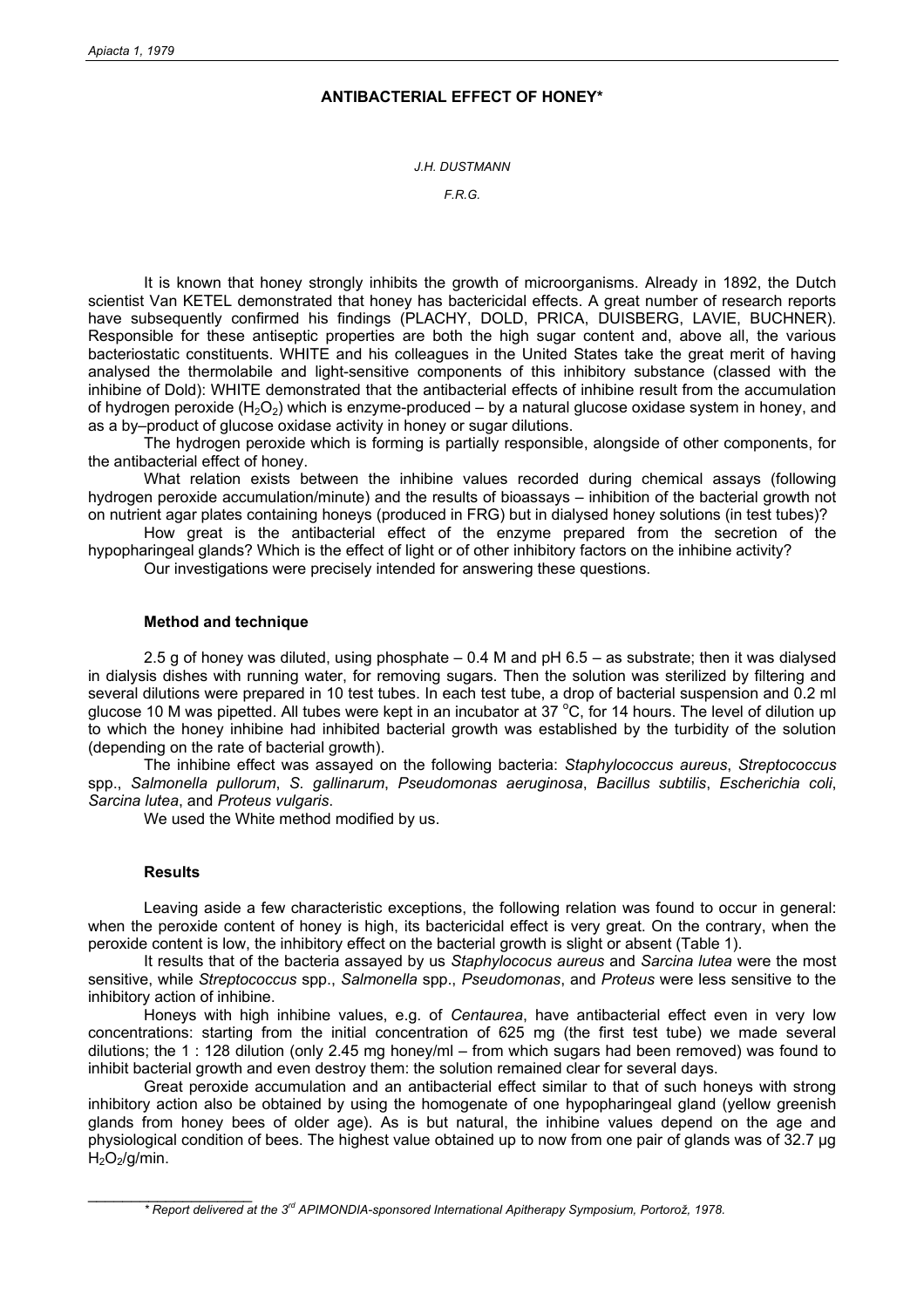*Table 1* 

| Honey type                            | Peroxide<br>accumulation<br>μg<br>H <sub>2</sub> O <sub>2</sub> /g/min | 1:1<br>312.5<br>mg/ml | 1:2<br>156.2 | 1:4<br>78.1 | 1:8<br>39.1 | 1:16<br>19.5 | 1:32<br>9.8 | 1:64<br>4.9 | 1:128<br>2.4 | 1:256<br>1.2 |
|---------------------------------------|------------------------------------------------------------------------|-----------------------|--------------|-------------|-------------|--------------|-------------|-------------|--------------|--------------|
| Centaurea                             | 10.4                                                                   | 0                     | 0            | 0           | 0           | 0            | 0           | $\Omega$    | $\ddot{}$    | $\ddot{}$    |
| Decidous tree honeydew                | 7.52                                                                   | 0                     | $\Omega$     | 0           | 0           | 0            | $\ddot{}$   | $\ddot{}$   | $\ddot{}$    | $\ddot{}$    |
| Spruce + fir tree                     | 4.3                                                                    | 0                     | 0            | 0           | 0           | 0            | 0           | $\ddot{}$   | $\ddot{}$    | $\ddot{}$    |
| Spruce + fir tree                     | 2.5                                                                    | $\Omega$              | 0            | 0           | $\Omega$    | 0            | $\ddot{}$   | $\ddot{}$   | $\ddot{}$    | $+$          |
| Spruce + fir tree                     | 2.4                                                                    | 0                     | $\Omega$     | 0           | $\Omega$    | 0            | $\ddot{}$   | $\ddot{}$   | +            | $+$          |
| Rape                                  | 1.5                                                                    | 0                     | 0            | 0           | 0           | $\ddot{}$    | $\ddot{}$   | $\ddot{}$   | $\ddot{}$    | $\ddot{}$    |
| Heather + mixed                       | 1.7                                                                    | 0                     | 0            | 0           | $\ddot{}$   | $\ddot{}$    | $\ddot{}$   | $\ddot{}$   | $\ddot{}$    | $+$          |
| Acacia                                | 0.4                                                                    | 0                     | $\ddot{}$    | $\ddot{}$   | $\ddot{}$   | $\ddot{}$    | $\ddot{}$   | $\ddot{}$   | $\ddot{}$    | $+$          |
| Rape                                  | 1.1                                                                    | $\ddot{}$             | $\ddot{}$    | $\ddot{}$   | $\ddot{}$   | $\ddot{}$    | $\ddot{}$   | $\ddot{}$   | $\ddot{}$    | $\ddot{}$    |
| Glucose oxidase (1µg)<br>(Boehringer) | >25                                                                    | 0                     | $\Omega$     | 0           | 0           | 0            | 0           | 0           | 0            | 0            |
| Heated glucose                        | 0                                                                      | $\ddot{}$             | $\ddot{}$    | $\ddot{}$   | $\ddot{}$   | $\ddot{}$    | $\ddot{}$   | $\ddot{}$   | $\ddot{}$    | $+$          |
| Glucose 0.1 M                         |                                                                        | $\ddot{}$             | $\ddot{}$    | $\ddot{}$   | $\ddot{}$   | $\ddot{}$    | $\ddot{}$   | $\ddot{}$   | $\ddot{}$    | $\ddot{}$    |

**Inhibitory effect of various honey types on** *Staphylococcus* **(test-tube assay), for different peroxide values** 

*0 = clear solution, no bacterial growth; + = turbid solution, with bacterial growth* 

Comparatively we point out the effect of the glucose-oxidase obtained from yeasts, now available in the market (Boehringer, No. 154222). This enzyme, with 2.44 ng\*/ml concentration, lyophilized and specifically purified has a great inhibitory effect on staphylococci.

A very high peroxide accumulation was also recorded in beebread – the pollen-honey mixture to which bees add different secretions: 2 g of bee bread produced a maximum amount of 47.6 µg H2O2/g/minute, with a corresponding inhibitory action on bacterial growth (*Staphylococcus*).

Which is the factor which makes honeys to differ in this respect? Theoretically, the following relation should be true: the more secretion bees add to the nectar or honeydew – hence the gland enzyme glucose oxidase, the higher the peroxide accumulation and the greater the antibacterial effect of honey. But this relation is not always true, because of various natural inhibitory factors existing in honey.

1. Firstly, catalase: it is a natural constituent of a number of honeys; it originates from pollen and from nectar; it splits the  $H_2O_2$  produced by glucose oxidase, with water and oxigen resulting.

Especially in *Ericaceae* and *Rosaceae* honeys (*Prunus, Malus*, and other fruit trees) we found a great catalase activity, while the inhibitory effect was small as it was but natural.

In general, with great catalase activity the inhibine value is relatively low, while in honeys devoid of catalase activity (*Centaurea*, sweet chestnut, etc.) inhibine values are very light (Table 2).

*Table 2* 

| Catalase and innibine activity (H <sub>2</sub> O2 accumulation) in <i>Eficaceae</i> honey (1-6) and in fruit-tree honey (7). 8-11 = control honeys |                        |                        |  |  |  |  |
|----------------------------------------------------------------------------------------------------------------------------------------------------|------------------------|------------------------|--|--|--|--|
| Honey                                                                                                                                              | Catalase <sup>a)</sup> | Inhibine <sup>b)</sup> |  |  |  |  |
| 1. Calluna vulgaris                                                                                                                                | 46.1                   | 111.8                  |  |  |  |  |
| 2. Erica tetralix                                                                                                                                  | 104.0                  | 2.7                    |  |  |  |  |
| 3. Vaccinium myrtillus                                                                                                                             | 198.0                  | 127.5                  |  |  |  |  |
| 4. Erica cinerea                                                                                                                                   | 119.0                  | 187.2                  |  |  |  |  |
| 5. Rhododendron spp.                                                                                                                               | 241.0                  | 15.3                   |  |  |  |  |
| 6. Erica vagans                                                                                                                                    | 54.0                   | 10.6                   |  |  |  |  |
| 7. Prunus spp.                                                                                                                                     | 193.0                  | 99.5                   |  |  |  |  |
| 8. Trifolium repens                                                                                                                                |                        | 380.0                  |  |  |  |  |
| 9. Centaurea cyanus                                                                                                                                |                        | 624.0                  |  |  |  |  |
| 10. Castanea sativa                                                                                                                                |                        | 545.0                  |  |  |  |  |
| 11. Pinus silvestris                                                                                                                               |                        | 662.5                  |  |  |  |  |

**Catalase and inhibine activity (H2O2 accumulation) in** *Ericaceae* **honey (1-6) and in fruit-tree honey (7). 8-11 = control honeys**

*a) Kfx10<sup>3</sup> ; b) µg H2O2/g honey/hour* 

*Definition of the Kf indice: the Kf indice measuring the catalase activity is calculated as follows:* 

*Kf = t*  $\frac{1}{t}$  (1 n  $\frac{X_0}{X}$ *Xo ) W <sup>D</sup> , where t = time; Xo = the substrate at to (the beginning of the reaction); X = the substrate after* t*; D = the dilution*

*factor; W = weight of honey (in g).*

2. Vitamin C (ascorbic acid) or other reducing substances can easily destroy the peroxide  $(H_2O_2)$ produced. There may also be other unknown substances which could inactivate glucose oxidase (no investigation in this respect has been made yet).

\_\_\_\_\_\_\_\_\_\_\_\_\_\_\_\_\_\_\_\_\_ *\* nanogram*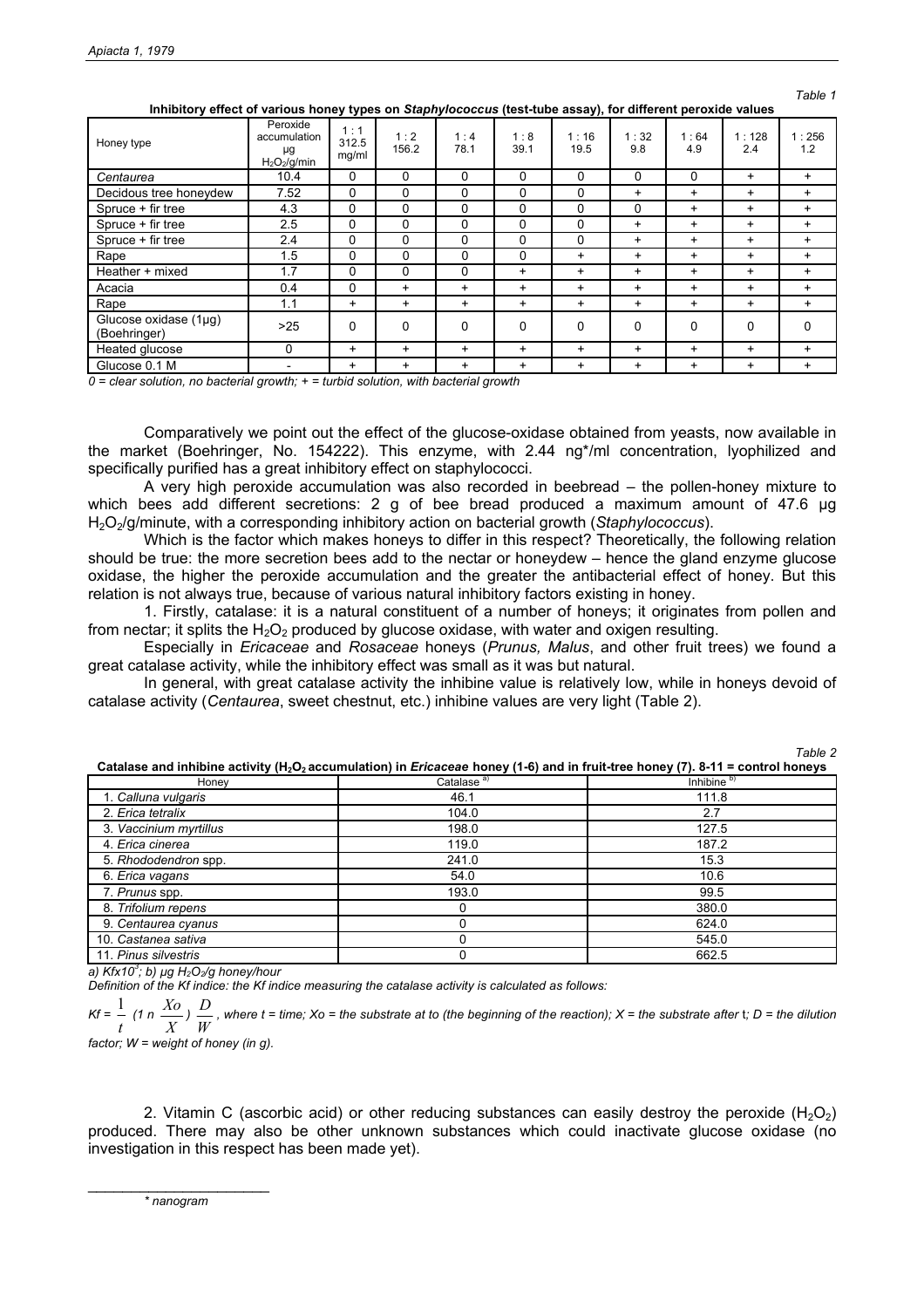3. Another factor which can affect the peroxide value and consequently the inhibine value too, which under natural conditions in the bee colony has an importance but may become very important for the antibacterial effect of honey during its extraction, processing, and storage is the direct *light*. This matter has been investigated by WHITE and myself.

In an earlier report I have demonstrated the effect of direct sunlight and of the fluorescent light on the glucose oxidase activity, hence on the natural properties of honey. The table below shows that the lightsensitivity of honey depends on the source of the honey (See Figure 1 and Table 3).



*Fig. 1 – Inhibitory effect of various honeys (exposed and not to light) on* Staphylococcus

❏ Full inhibitory effect of honey not exposed to light ■ Full inhibitory effect after exposure to sunlight (15 min) ❏ Reduced inhibitory effect after exposure to sunlight (15 min)

- 1. Centaurea 10.4/2.1 µg H<sub>2</sub>O<sub>2</sub>/g/min
- 2. *Centaurea* 6.1/0.9  $\mu$ g H<sub>2</sub>O<sub>2</sub>/g/min<br>3. *Calluna* 2.0/1.6  $\mu$ g H<sub>2</sub>O<sub>2</sub>/g/min
- 3. **Calluna** 2.0/1.6 µg H<sub>2</sub>O<sub>2</sub>/g/min<br>4. **Brassica 1.5/0.2 µg H<sub>2</sub>O<sub>2</sub>/g/mir**
- Brassica 1.5/0.2 µg H<sub>2</sub>O<sub>2</sub>/g/min
- 5. Decidous tree honeydew 7.5/7.7  $\mu$ g H<sub>2</sub>O<sub>2</sub>/g/min<br>6. Spruce + fir tree 6.1/5.6 ug H<sub>2</sub>O<sub>2</sub>/g/min Spruce + fir tree 6.1/5.6 µg  $H_2O_2/g/min$

*Table 3* 

 $1 : 1 - 1 : 64 =$  dilution

**Reduction of peroxide accumulation in various honeys after exposure of 5 mm layer to sunlight (7 x 40<sup>4</sup> lux) for 10 minutes** 

| Honey                                 | рH    | Peroxide accumulation  | Reduction % |      |
|---------------------------------------|-------|------------------------|-------------|------|
|                                       | value | Not exposed<br>Exposed |             |      |
| Pine, Pinus <sup>b</sup>              | 4.9   | 418.7                  | 113.3       | 1.3  |
| Decidous tree "honeydew" b            | 5.2   | 378.0                  | 368.9       | 2.4  |
| Fir, Abies                            | 5.1   | 270.0                  | 258.9       | 4.1  |
| Spruce, Picea <sup>b</sup>            | 5.0   | 168.5                  | 147.1       | 12.7 |
| Sweet chestnut, Castanea <sup>b</sup> | 5.1   | 510.0                  | 432.0       | 15.3 |
| Heather, Calluna                      | 4.5   | 132.2                  | 103.2       | 22.0 |
| Lime, Tilia                           | 4.4   | 188.0                  | 143.9       | 23.5 |
| Dandelion, Taraxacum                  | 4.3   | 243.7                  | 186.2       | 23.6 |
| Germander, Teucrium                   | 3.9   | 38.5                   | 19.9        | 48.3 |
| Cornflower, Centaurea                 | 4.3   | 624.5                  | 308.5       | 50.6 |
| Fruit-trees, Prunus, Malus            | 4.6   | 35.5                   | 13.7        | 61.0 |
| Rape, Brassica                        | 4.6   | 73.3                   | 25.1        | 65.7 |
| Acacia, Robinia                       | 4.5   | 23.5                   | 7.4         | 68.5 |
| Blackberry, Vaccinium                 | 4.3   | 127.4                  | 27.6        | 78.3 |
| White clover, Trifolium               | 4.1   | 332.5                  | 44.1        | 86.7 |
| White clover. Trifolium               | 4.0   | 182.0                  | 9.8         | 94.6 |

 $a =$  *accumulation of µg*  $H_2O_2 \cdot g^{-1}$  *hour<sup>-1</sup>; b = mostly honeydew flow* 

Honeydew honeys which have a higher pH (usually over 5), are less sensitive than the relatively acid floral honeys. Honeys of the same colour and with the same pH value have however been found to be sometimes very differently sensitive to light. It is assumed that certain substances exist in some honeys which increase their sensitivity to light (their chemical nature is not known). The effect of light may be so strong as to destroy the enzyme which produces peroxide, with no inhibine effect existing any more, even in the 500 g jar when exposed to sunlight for a longer time in the shop window: after keeping a jar with a honey mixture of *Brassica*, *Trifolium* and *Potentilla* in the sunlight for 48 hours, no trace of enzyme activity was recorded to exist anywhere in the honey mass. Investigation of different honey samples showed that honeys are 15 % less sensitive to the light of an incandescent lamp (3000 lux) than to the fluorescent light of the same intensity. As the honey packed in white glass jars is often exposed to fluorescent light in shop windows for several months, it is very likely that much of this honey has none of its praised natural qualities any more when the consumer buys it. There is also the effect of heat which inactivates the enzyme as well, as reported by WHITE.